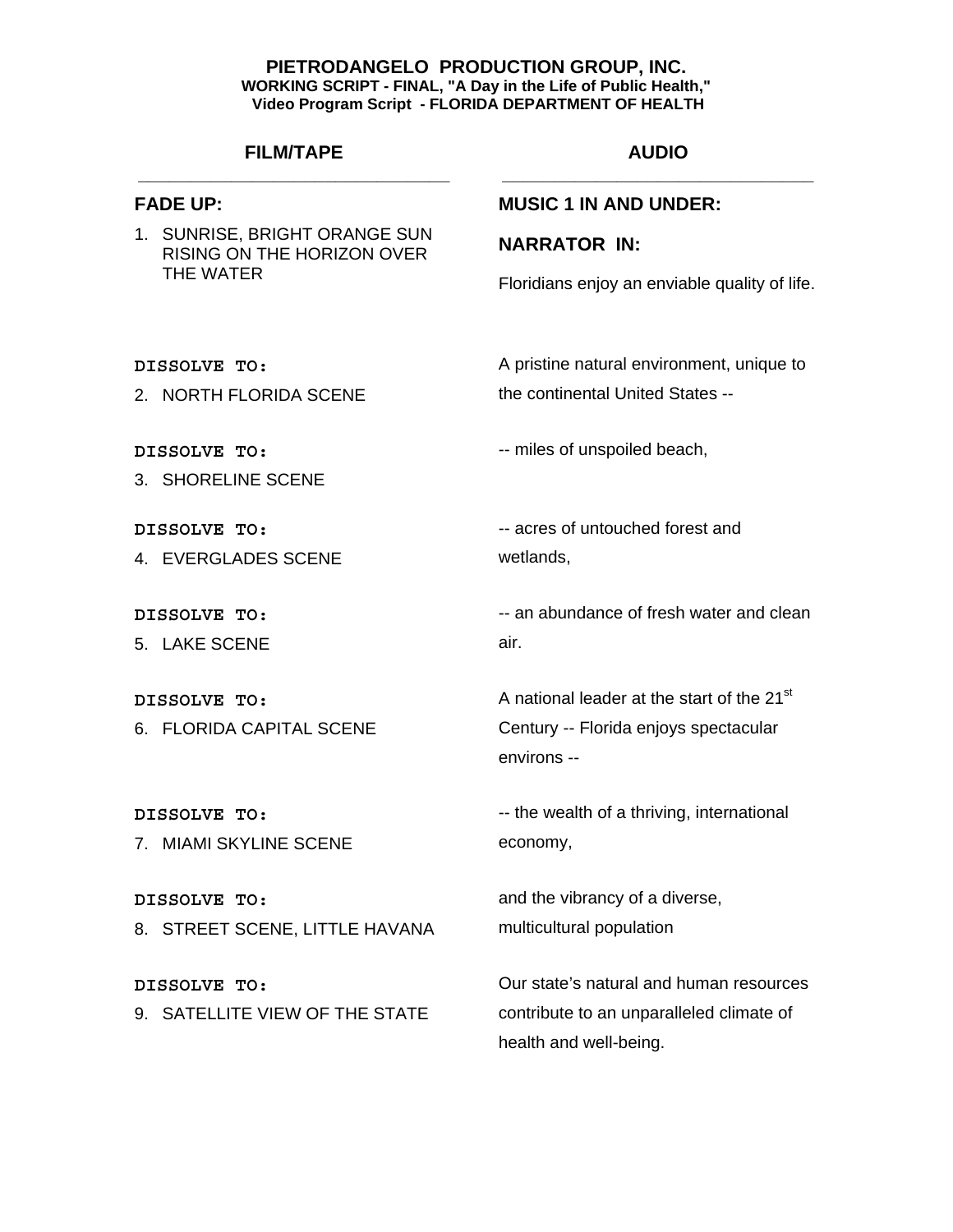# **FADE IN:**

10. MONTAGE OF PUBLIC HEALTH **ACTIVITIES** 

**FADE TO WHITE Alternative State of the STADE TO WHITE --** a healthy Florida's future.

Invisible to most Floridians, is the myriad of professionals, processes, and services that stand in place to maintain and safeguard the health and safety of all Florida residents.

From the moment we're born, until the day we're put to rest, public health is there.

# **NARRATOR IN :**

For every Floridian – and every Florida family – from the moment we wake each morning, through the time we go to bed at night -- public health services have helped shape the quality of our entire day.

# **MUSIC 1: DOWN, UNDER AND OUT**

# **NARRATOR IN:**

Consider a day in the life of one typical Florida family:

# **RADIO ANNOUNCER IN:**

"Another beautiful morning in the Sunshine State…

# **NARRATOR IN:**

The morning rituals familiar to any family

### **DISSOLVE TO:**

11. MONTAGE OF NEWBORN **ACTIVITIES** 

### **DISSOLVE TO:**

12. FRONT VIEW OF A FAMILY HOME AT SUNRISE. NO LIGHTS ARE ON IN THE HOUSE. SLOW ZOOM IN, LIGHTS IN HOUSE GO ON

# **FADE UP**

13. CLOSE-UP OF A CLOCK RADIO, EARLY MORNING SUNLIGHT IS COMING THROUGH THE WINDOW ILLUMINATING THE CLOCK RADIO IN WARM SHAFTS OF LIGHT

**CUT TO:** 

14. EXTREME CLOSE-UP OF A SPRAY OF WATER, BACK LIT BY THE SUN, THE WATER IS ABSTRACTIONAL. CAMERA ZOOMS BACK TO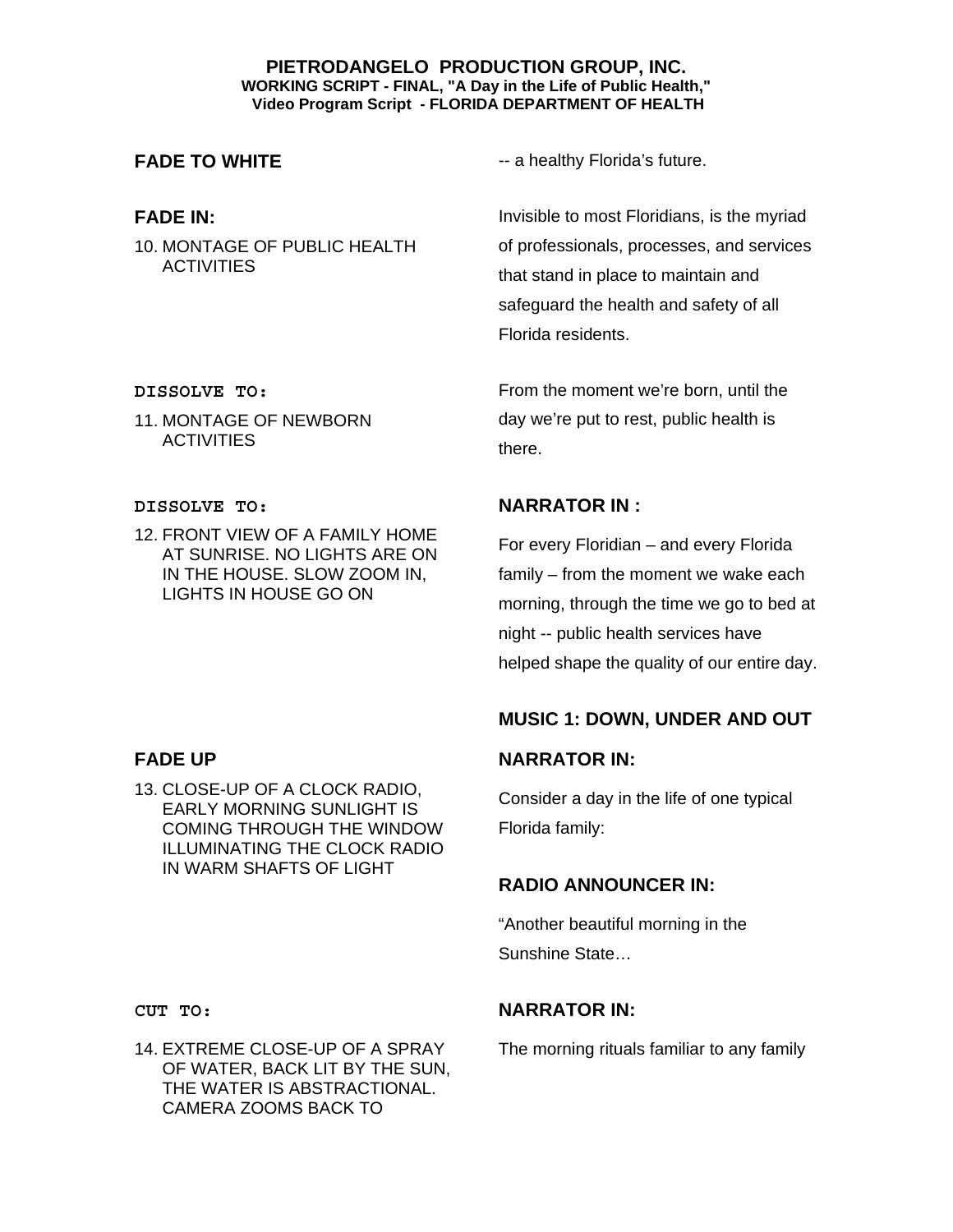REVEAL THE WATER IS COMING FROM A SHOWER HEAD – STEAMING CLEAN AND COMFORTABLE.

**MUSIC 2, IN AND UNDER:** 

#### **DISSOLVE TO:**

15. DOLLY SHOT FROM LEFT TO RIGHTCHILD'S ROOM, FATHER IS HELPING A PRESCHOOLER, GET DRESSED, SLIPPING ON HIS SNEAKERS AS HE SITS ON THE BED

# **NARRATOR IN:**

Pushing and pulling, ourselves and others, to get the day kicked in --

#### **DISSOLVE TO:**

**MUSIC 2 UP:** 

16. DOLLY SHOT LEFT TO RIGHT, MIDDLE SCHOOL FEMALE, SITTING ON BED PACKING HER **BACKPACK** 

# **THE FOLLOW SEQUENCE OF SCENES, NO 17 – 28 WILL BE TIME COMPRESSED USING SPECIAL EFFECTS AND MUSIC**

#### **DISSOLVE TO:**

17. CLOSE UP OF ORANGE JUICE BEING POURED INTO CLASS

**CUT TO:** 

DOLLY LEFT TO RIGHT, MEDIUM CLOSE-UP OF KITCHEN TABLE, SEE HANDS BOWLS CEREAL, SPOON GOING INTO BOWL, GLASS BEING RAISED

#### **CUT TO:**

MEDIUM CLOSE UP OF SANDWICH AND APPLE BEING PUT INTO LUNCH BOX BY FATHER

**CUT TO:** 

MEDIUM CLOSE-UP OF CHILD BEING BUCKLED INTO CAR SEAT IN BACK SEAT OF CAR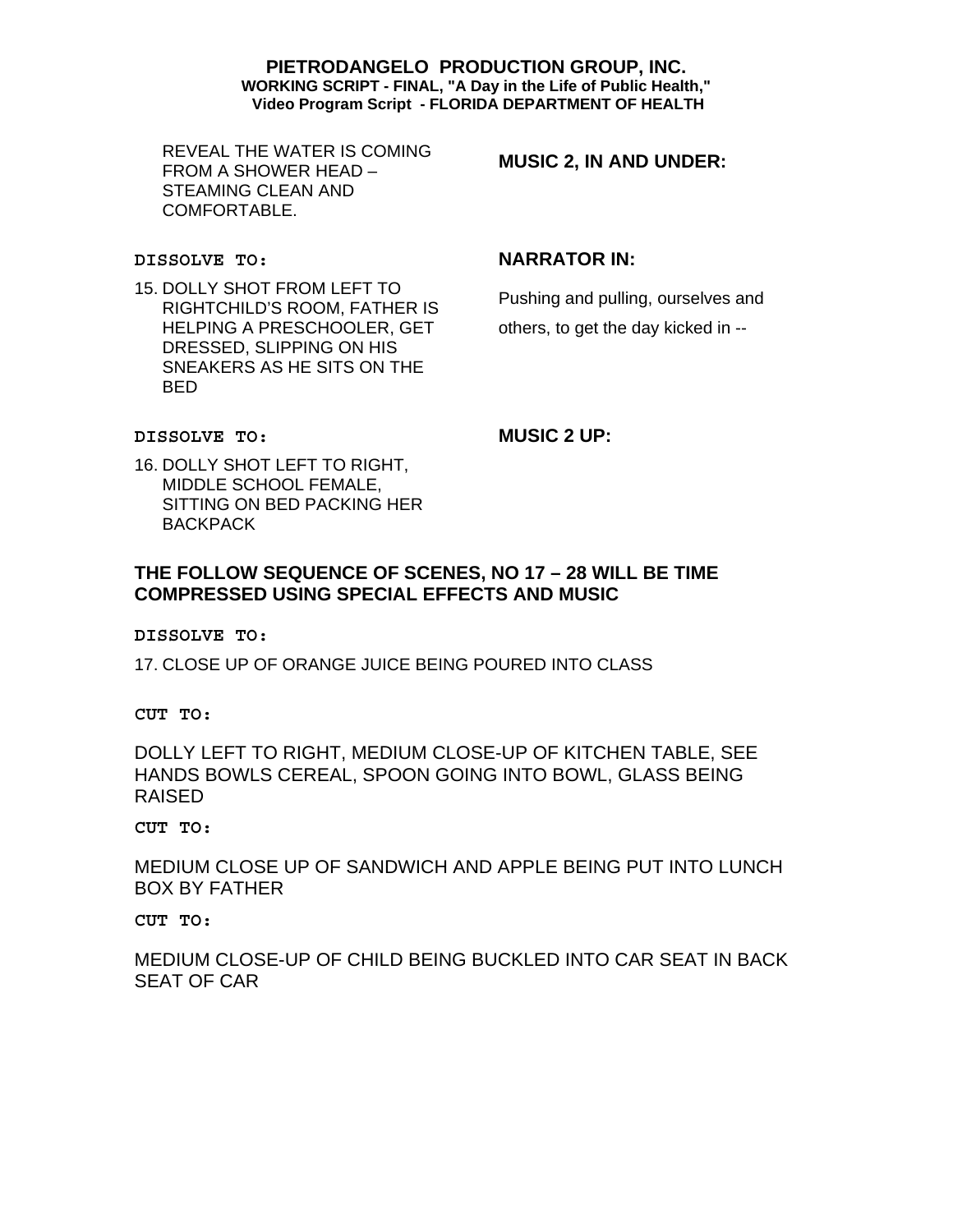**DISSOLVE TO:** 

MEDIUM WIDE SHOT OF DAD WALKING HAND IN HAND UP TO DAYCARE CENTER WITH SON.

**DISSOLVE TO:** 

MEDIUM CLOSE UP OF MOM IN CAR FROM OUTSIDE DRIVER'S WINDOW, GIRL KISSES MOM, EXITS AND WALKS TOWARDS FRONT OF SCHOOL.

**CUT TO:** 

MEDIUM WIDE EXTERIOR SHOT OF STAIRS, PAN LEFT WITH MOM AS SHE IS WALKING UP STEPS OF BUILDING AT FSU.

**CUT TO:** 

LOW SHOT ON TRACK AT FSU LEACH CENTER, TWO PAIRS OF LEGS WALKING TOWARDS THE CAMERA

**CUT TO:** 

CLOSE UP OF MOM AND FRIEND WHO ARE WALKING AROUND THE TRACK, CAMERA IS DOLLYING BACK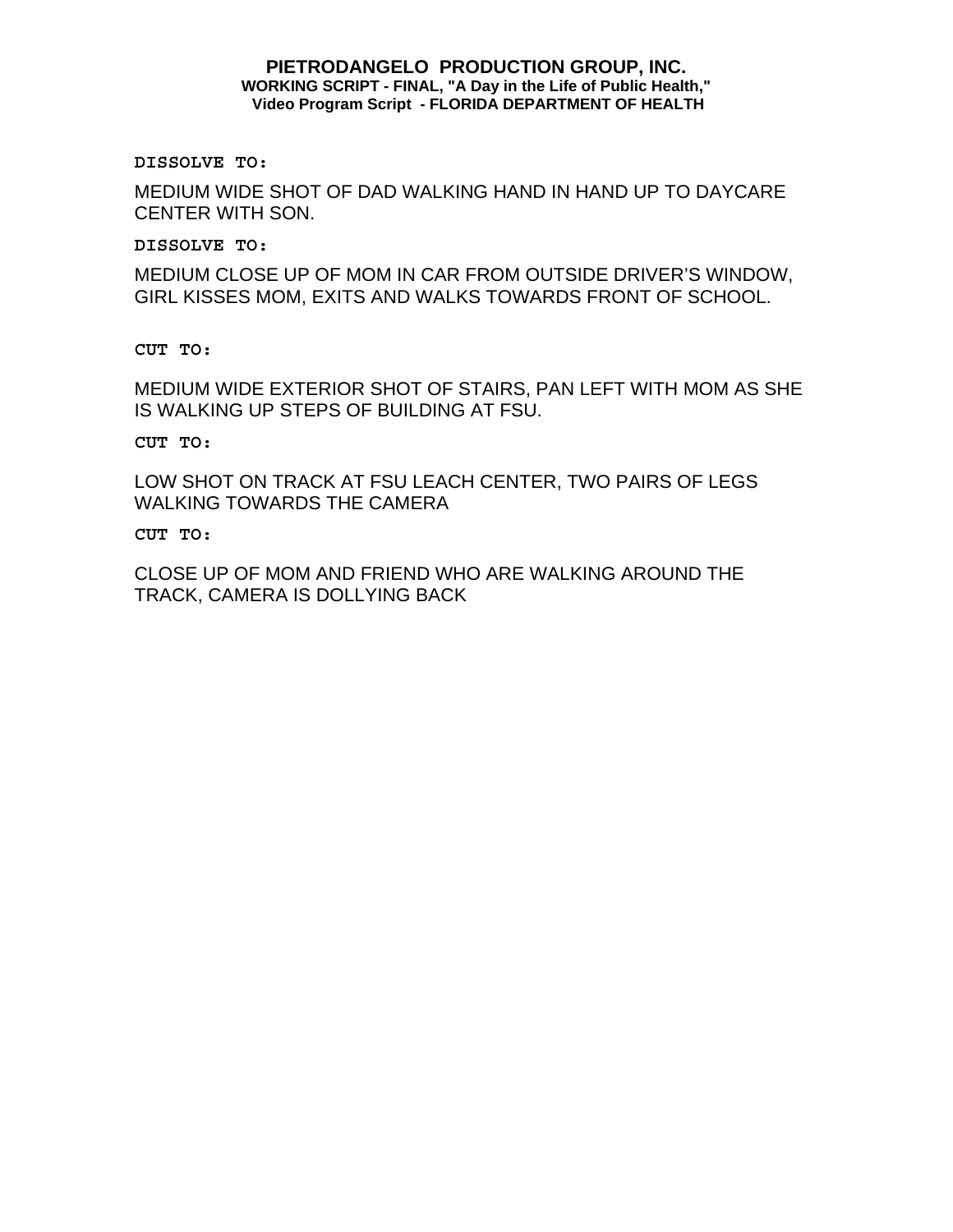**DISSOLVE TO:** 

DAD RECEIVING DRUGS FROM PHARMACIST

**DISSOLVE TO:** 

EXTERIOR OF HOUSE

**DISSOLVE TO:** 

DAD AND MOM WATCHING TV IN LIVING ROOM, CHILD ON FLOOR PLAYING WITH DOG

# **FADE UP:**

18. WIDE SHOT, SLOW ZOOM INTO EXTERIOR OF HOUSE

# FADE TO WHITE **MUSIC 2: UP, UNDER AND OUT:**

# **MUSIC 3: IN AND UNDER:**

# **NARRATOR IN:**

**NARRATOR IN:** 

throughout the day---

Within each of these routine daily activities, Florida's Department of Health is at work -- silently and unseen - assuring the health and well being of Florida families.

Clean, pure water -- we've come to expect it first thing each morning and

### **DISSOLVE TO:**

19. (14) EXTREME CLOSE-UP OF A SPRAY OF WATER, BACK LIT BY THE SUN, THE WATER IS ABSTRACTIONAL. CAMERA ZOOMS BACK TO REVEAL THE WATER IS COMING FROM A SHOWERHEAD – STEAMING CLEAN AND COMFORTABLE.

# **FX/GRAPHICS IN:**

20. INSPECTOR COLLECTING WATER FROM A TAP OR OTHER SOURCE FOR INSPECTION

Public heath professionals monitor and inspect thousands of water samples each year to ensure that our water is clean and safe to drink.

### **FX/GRAPHICS IN:**

21. (15) DOLLY SHOT FROM LEFT TO RIGHTCHILD'S ROOM, FATHER IS HELPING A PRESCHOOLER, GET

The health and safety of Florida's children

--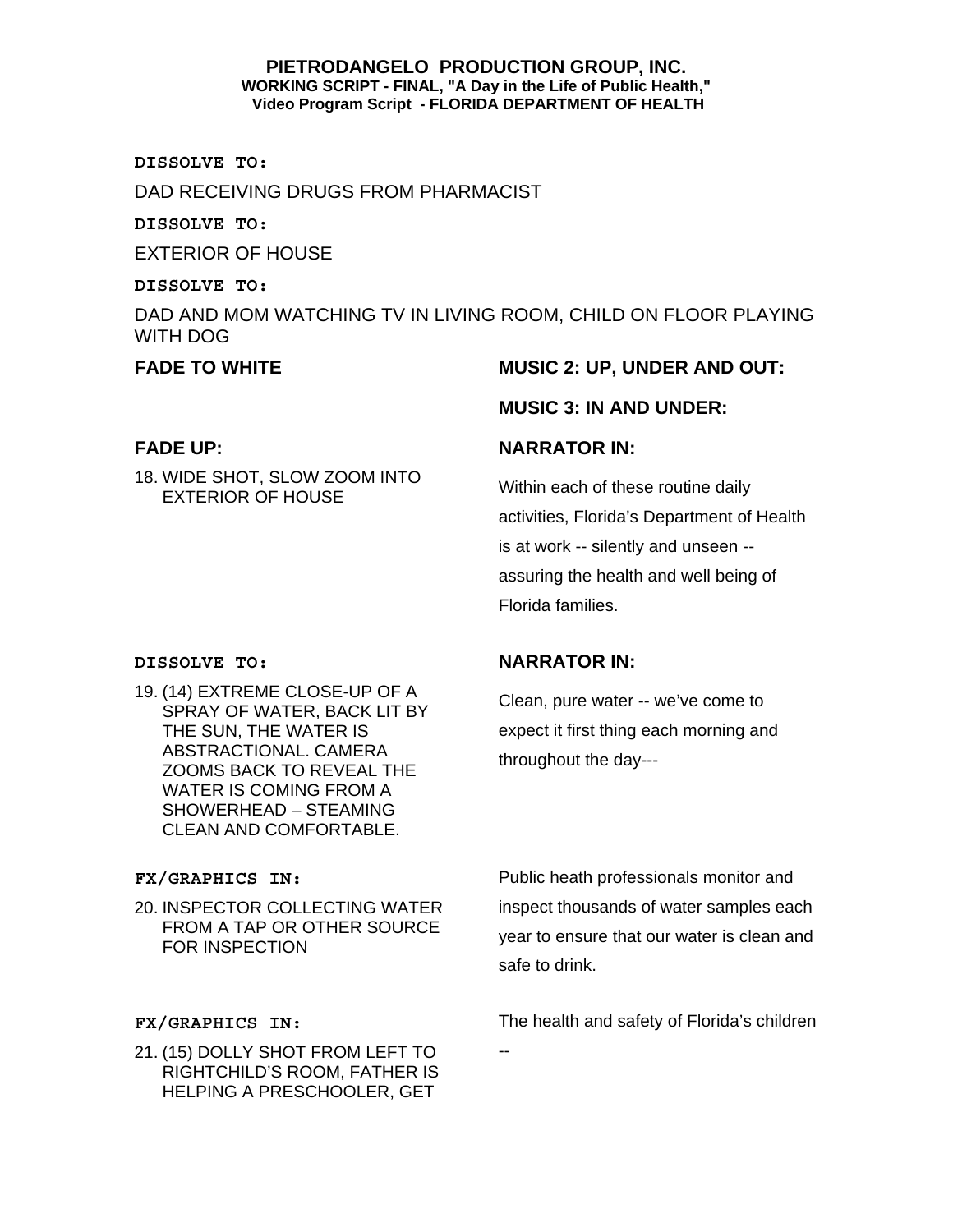DRESSED, SLIPPING ON HIS SNEAKERS AS HE SITS ON THE BED

**DISSOLVE TO:** 

22. (16) DOLLY SHOT LEFT TO RIGHT, MIDDLE SCHOOL FEMALE, SITTING ON BED PACKING HER **BACKPACK**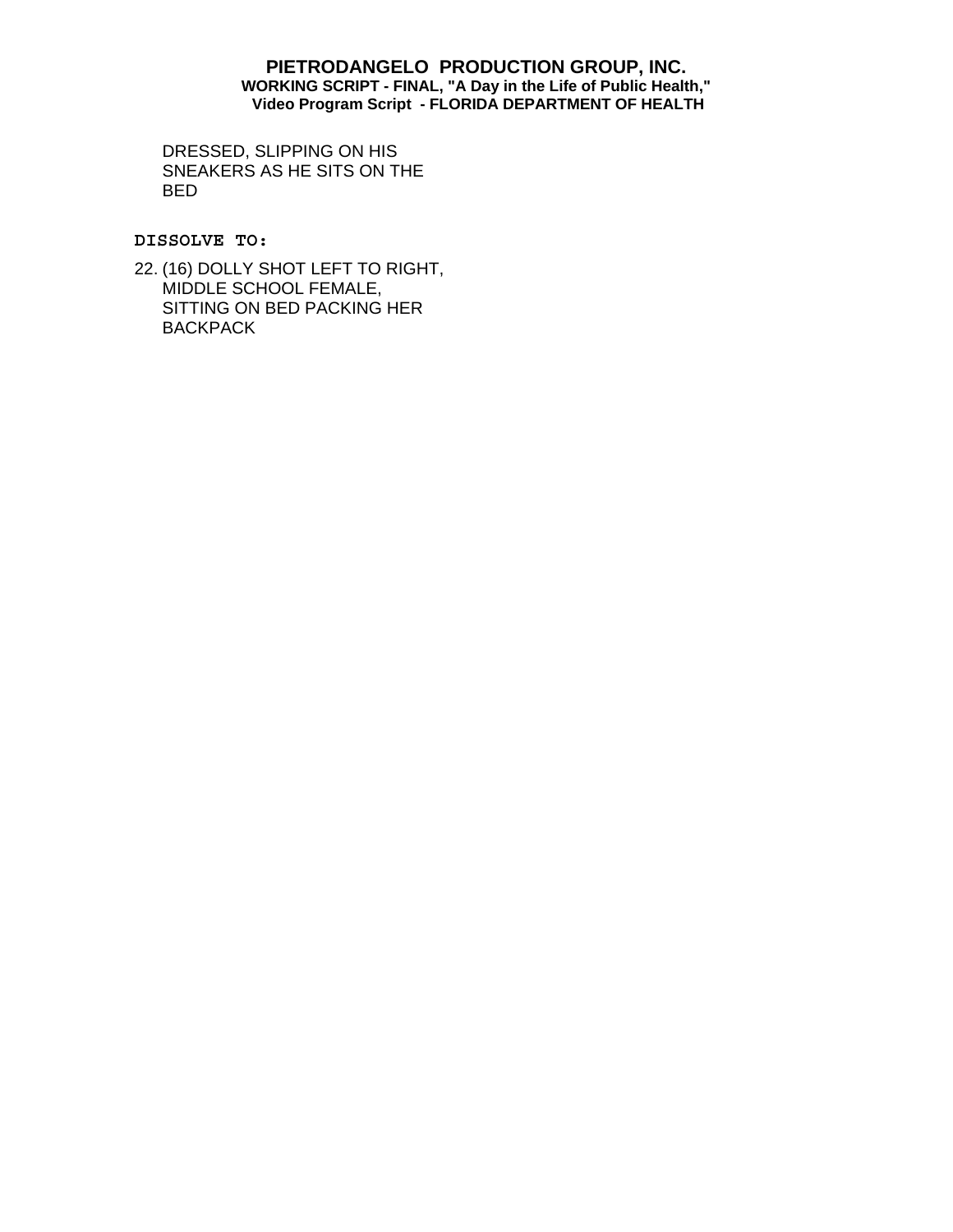**FX/GRAPHICS IN:** 23. NEWBORNS IN HOSPITAL

**CUT TO:** 

24. NEWBORN BLOOD TEST IN **HOSPITAL** 

From the moment of every child's birth, public health services are focused on one of their most important missions: safeguarding child health:

- For infants, it starts within minutes of their arrival, with blood tests to check for the possibility of hereditary diseases,

and comprehensive, newborn screening that helps give all new Floridians a healthy start.

For many moms, it begins well before birth with prenatal care and education at county health department clinics.

# **NARRATOR IN:**

Safe food. We expect the food we buy for our families and eat daily to be safe and uncontaminated.

Again, Florida's Department of Health is charged with helping to ensure that food is free of contaminants that can cause illness.

They investigate all food and water borne illness, to identify the cause and to help make sure food is safe.

**FX/GRAPHICS IN:** Helping to prevent injury to children -- as

#### **DISSOLVE TO:**

25. NEWBORN SCREENING IN HOSPITAL

#### **DISSOLVE TO:**

26. PRENATAL EXAM IN HEALTH DEPARTMENT

### **FX/GRAPHICS IN:**

- 27. (17) CLOSE UP OF ORANGE JUICE BEING POURED INTO CLASS
- 28. (19) MEDIUM CLOSE UP OF SANDWICH AND APPLE BEING PUT INTO LUNCH BOX BY FATHER

### **FX/GRAPHICS IN:**

29. INSPECTOR CHECKING FOOD AT STORE OR OTHER LOCATION

**DISSOLVE TO:**  30. LAB TECH AT MICROSCOPE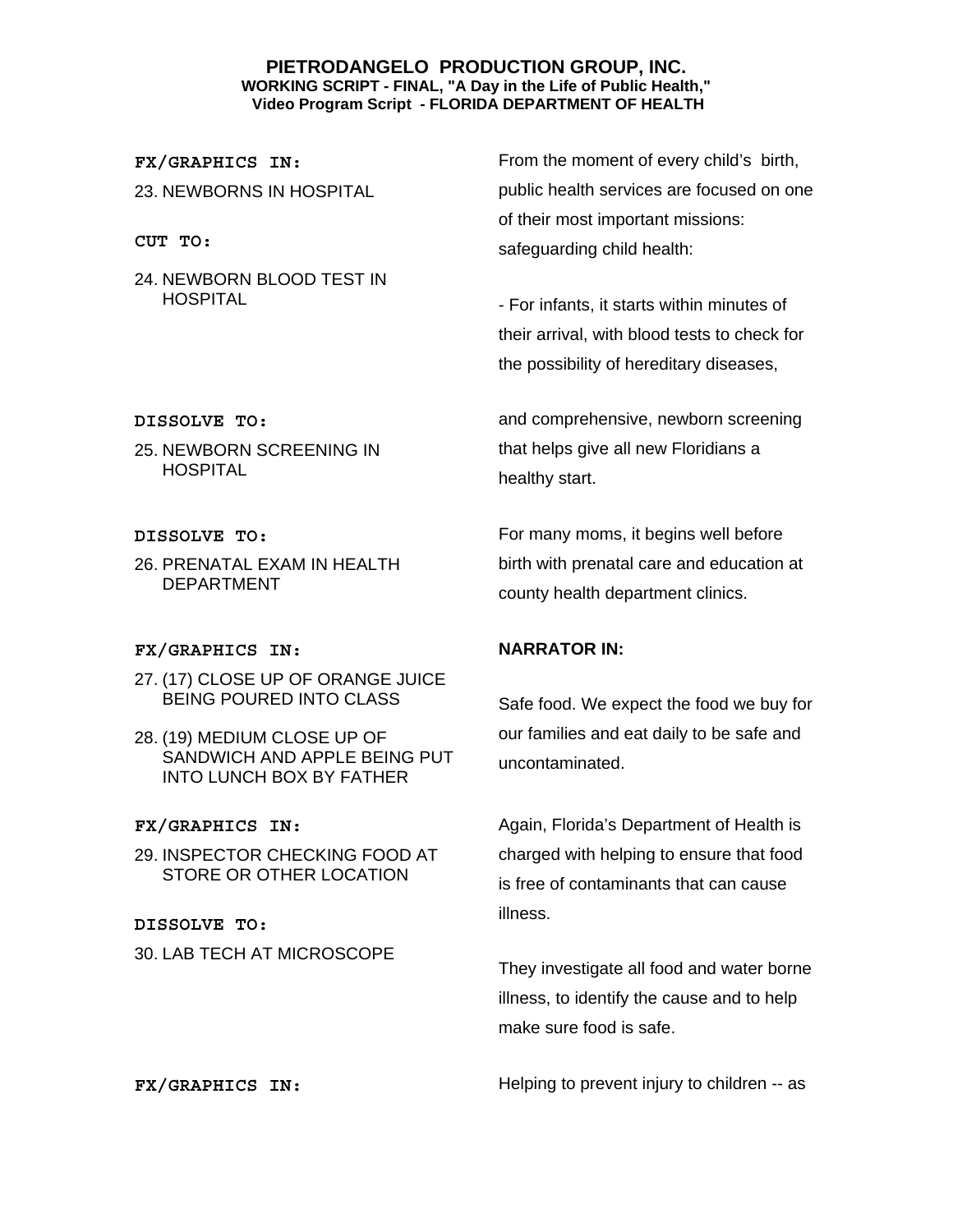31. (20) MEDIUM CLOSE-UP OF CHILD BEING BUCKLED INTO CAR SEAT IN BACK SEAT OF CAR

**DISSOLVE TO:** 

32. CAR SEAT DISTRIBUTION SCENE

**FX/GRAPHICS IN:**

33. (21) MEDIUM WIDE SHOT OF DAD WALKING HAND IN HAND UP TO A DAYCARE CENTER WITH SON.

**FX/GRAPHICS IN:**

34. GENERAL SHOT OF CHILDCARE CENTER

**CUT TO:** 

- 35. INSPECTOR CHECKING PLAYGROUND EQUIPMENT
- **CUT TO:**
- 36. INSPECTOR CHECKING FOOD PREPARATION AREAS

#### **CUT TO:**

37. CHILDCARE WORKER PROPERLY PUTTING INFANT IN CRIB

a result of accidents -- is another way health services affect Floridians' lives.

County health departments distribute car seats – and bicycle helmets -- free of charge to any family that needs one.

## **NARRATOR IN:**

Entrusting our children's care, to a child care center, is another daily activity safeguarded by the Department of Health.

Health Department professionals oversee the safety conditions of day care centers throughout the state:

they inspect equipment to make sure it poses no threat to child safety ---

they inspect food storage and preparation areas to ensure proper sanitation ---

and they work with childcare center staff training them in practices that can help keep the children in their care safe.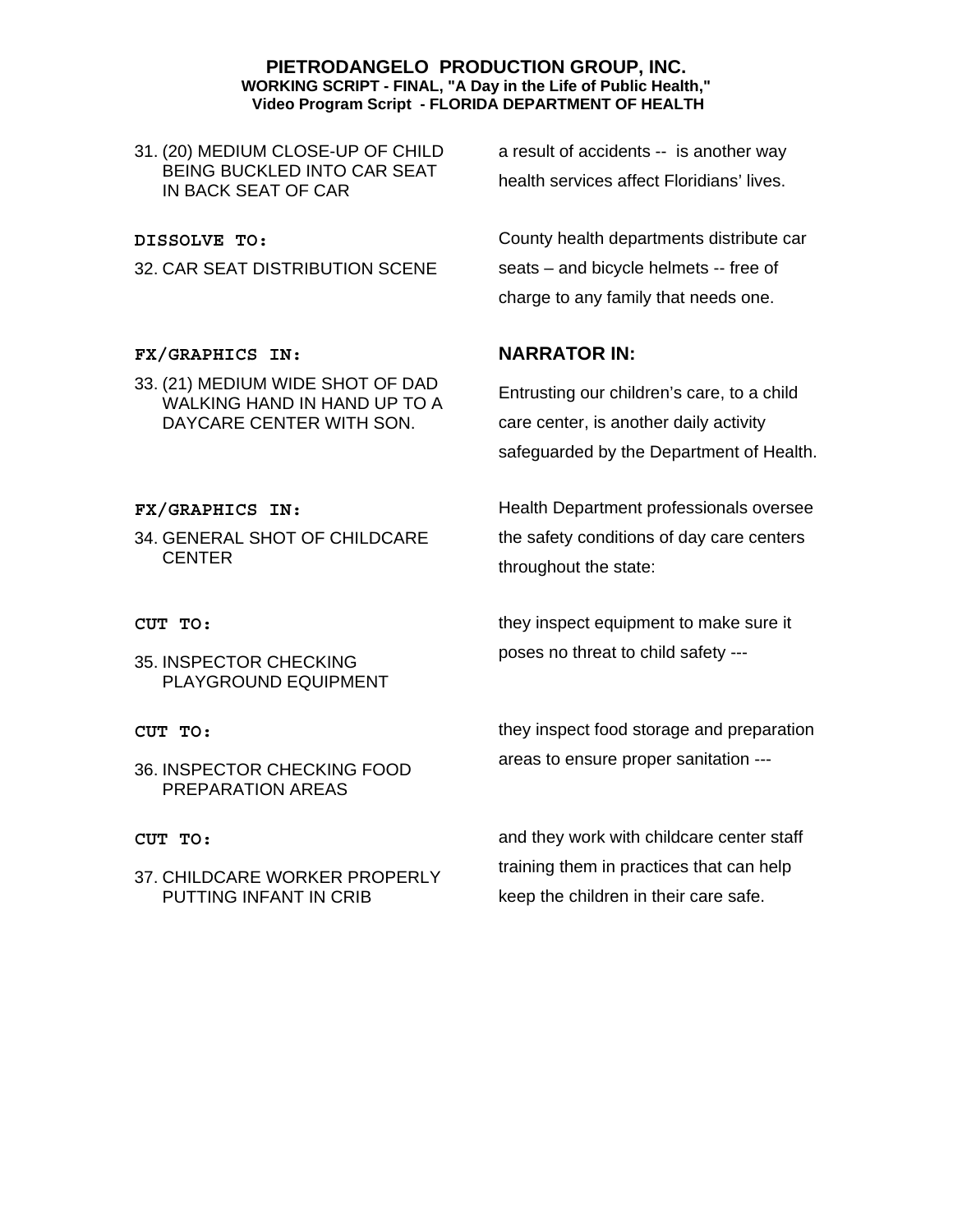#### **FX/GRAPHICS IN:**

38. MEDIUM CLOSE UP OF MOM IN CAR FROM OUTSIDE DRIVER'S WINDOW, GIRL KISSES MOM, EXITS AND WALKS TOWARDS FRONT OF SCHOOL.

## **FX/GRAPHICS IN:**

39. HEALTH CHILDREN IN HALL OR IN CLASSROOM IN MIDDLE SCHOOL

### **CUT TO:**

40. IMMUNIZATIONS BEING GIVEN TO CHILDREN

#### **CUT TO:**

41. NURSE TREATING CHILD IN SCHOOL CLINIC

#### **CUT TO:**

42. NURSE WITH SPECIAL NEEDS CHILD (GRETCHEN EVERHART)

#### **CUT TO:**

43. NURSE OR HEALTH EDUCATOR SPEAKING TO CLASS

## **NARRATOR IN:**

When your children go off to school, you can feel safe in knowing that the Department of Health has far-reaching services and programs for overseeing their health and safety.

Healthy kids – virtually free of vaccine preventable diseases like mumps, measles, rubella and polio --

… are the beneficiaries of a comprehensive immunization program that has all but eradicated these once dreaded childhood diseases.

Public health nurses are stationed in school clinics throughout the state: providing in-school medical care --

addressing the health care needs of special students ---

and educating children about healthy living and reducing health risks at a young age.

# **AUDIO IN AND UNDER: TRUTH TV SPOT**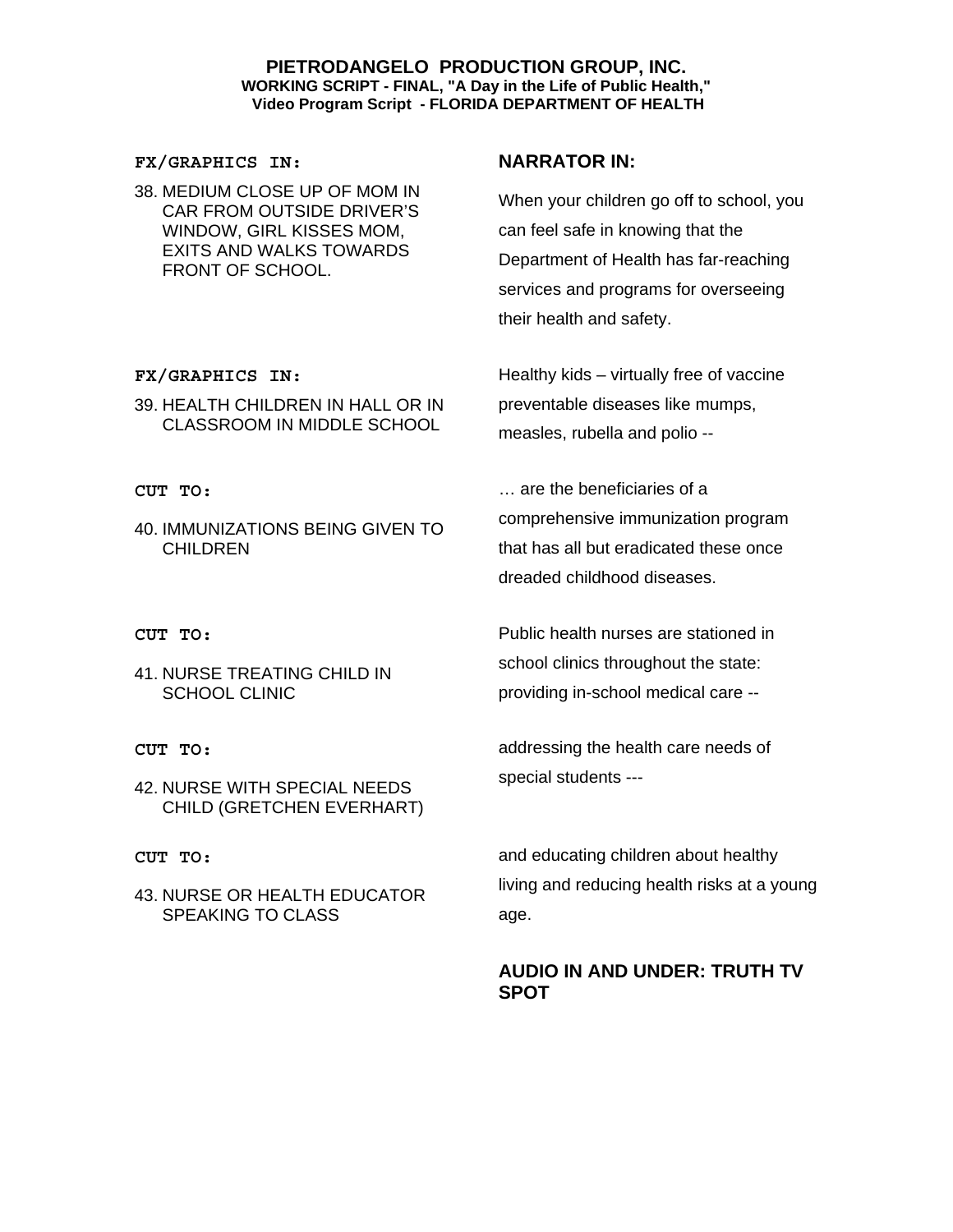**DISSOLVE TO:**  44. TRUTH TV SPOT

# **NARRATOR OVER:**

Educating children and youth about the dangers of smoking, substance abuse, AIDS and other sexually transmitted diseases is a crucial, daily job for the Department of Health…

Along with teaching kids about the importance of eating right, exercise, healthy lifestyles and healthy relationships.

And, every child who plays school sponsored sports must have a physical examination – one that can be provided by the local county health department.

**DISSOLVE TO:** 

**DISSOLVE TO:** 

MATERIAL

46. CHILDREN PLAYING SPORTS

45. OTHER TV HEALTH EDUCATION

**CUT TO:** 

47. EXAM AT HEALTH DEPARTMENT CLINIC

**FADE TO WHITE** 

**FADE UP. Exery FADE UP. Exery FADE UP. Exery FADE UP. EXERCISE EXERCISE I** work as well. For instance,

### 48.

### **FX/GRAPHICS IN:**

49. (25)LOW SHOT ON TRACK AT FSU LEACH CENTER, TWO PAIRS OF LEGS WALKING TOWARDS THE CAMERA (26) CLOSE UP OF MOM AND FRIEND WHO ARE WALKING AROUND THE TRACK, CAMERA IS DOLLYING BACK

The health department sponsors disease prevention and detention programs in the community and workplace encouraging exercise, proper diet, healthy living and regular check-ups.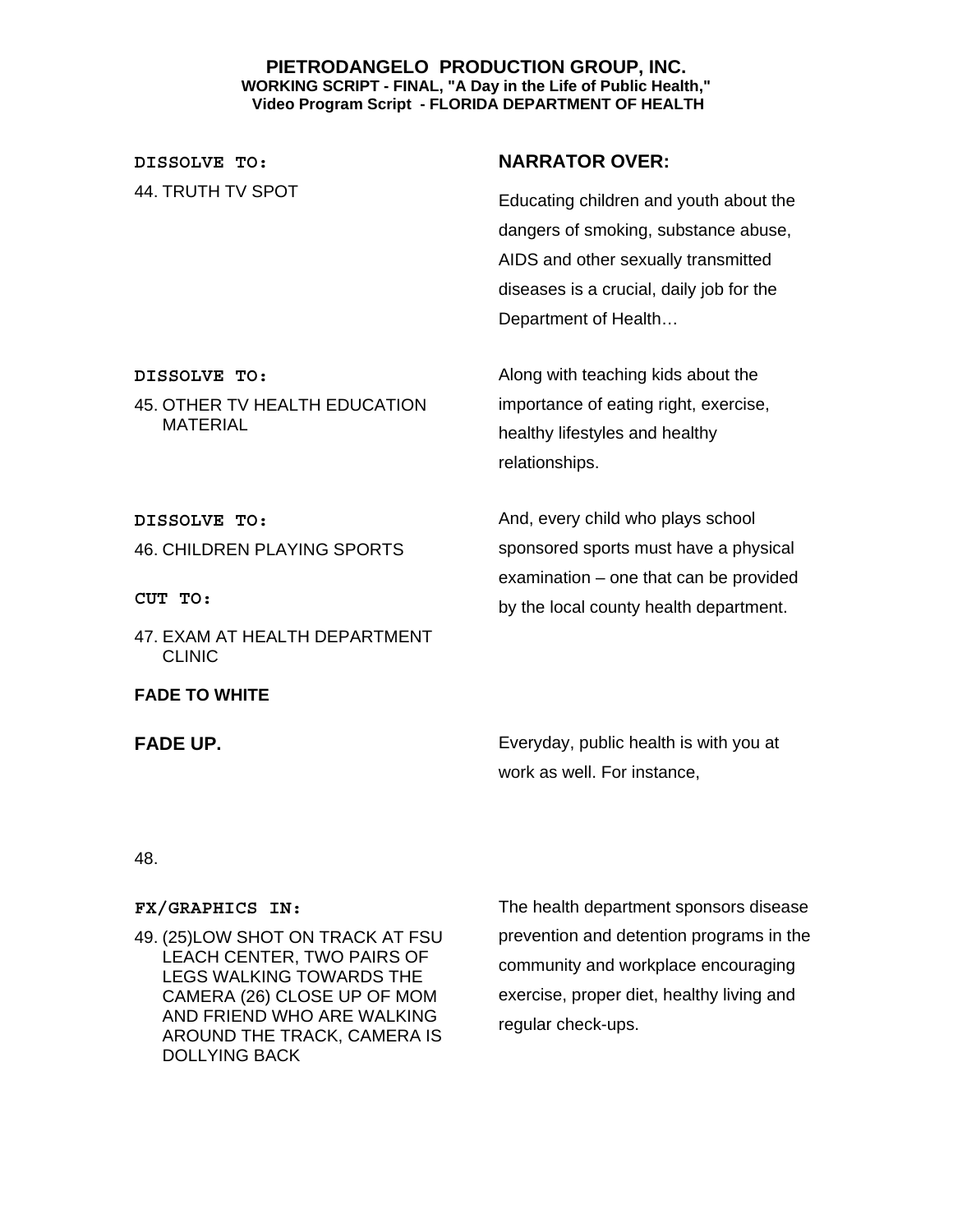### **DISSOLVE TO:**

50. INSPECTOR CHECKING WATER IN POOL

Along with the workplace, public health ensures the safety of everyday play, with services like monitoring the water quality in public swimming pools and recreational areas.

**FX/GRAPHICS IN:**

51. FATHER DRIVING IN CAR, FROM PASSENGER'S SEAT

52. AMBULANCE PASSING IN ONCOMING LANE

Throughout the day, you encounter the benefit of a range of unseen public health services.

For instance, every ambulance, emergency room and trauma center in Florida must be inspected and licensed by the Department of Health.

**CUT TO:** 

**CUT TO:** 

53.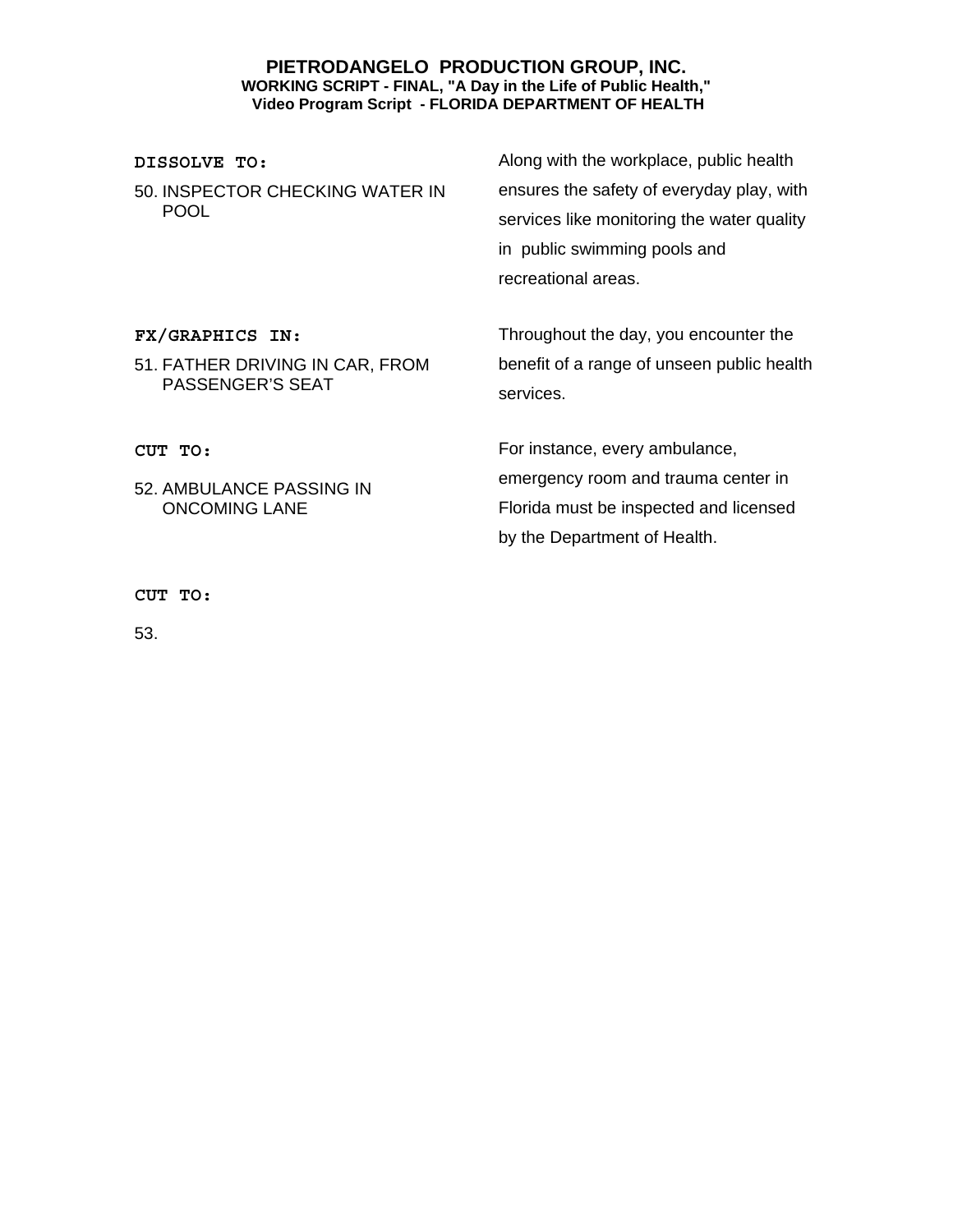### **FX/GRAPHICS IN:**

54. FATHER ENTERING PHARMACY DOOR

#### **CUT TO:**

55. FATHER RECEIVING DRUGS FROM PHARMACIST

### **FADE TO WHITE**

### **FADE UP:**

56. EXTERIOR OF HOUSE, SLOW ZOOM IN AND STOP

#### **DISSOLVE TO:**

57. MEDIUM CLOSE-UP OF BOY PLAYING WITH DOG ON LIVING ROOM FLOOR

## **PAN UP TO TELEVISION:**

58. FOOTAGE OF KIDCARE

**FADE TO WHITE** 

and --- thousands of health care practitioners – like your local pharmacists, doctors and nurses – are licensed by the Department of Health, to ensure that they have the proper training and credentials to provide you with care.

## **NARRATOR IN:**

Back home, the health department is still there – with services like

**SLOW ZOOM INTO HOUSE** spraying neighborhoods to eliminate mosquitoes and other disease carrying insects --

> -- safeguarding your family pet through rabies control programs, and --- most importantly --

### **KIDCARE AUDIO IN AND UNDER:**

### **NARRATOR OVER:**

assessing problems that confront Florida families – like access to health insurance – *and developing solutions* – like KidCare – a statewide program providing insurance to children in need.

**KID CARE AUDIO OUT MUSIC 4 IN AND UNDER**